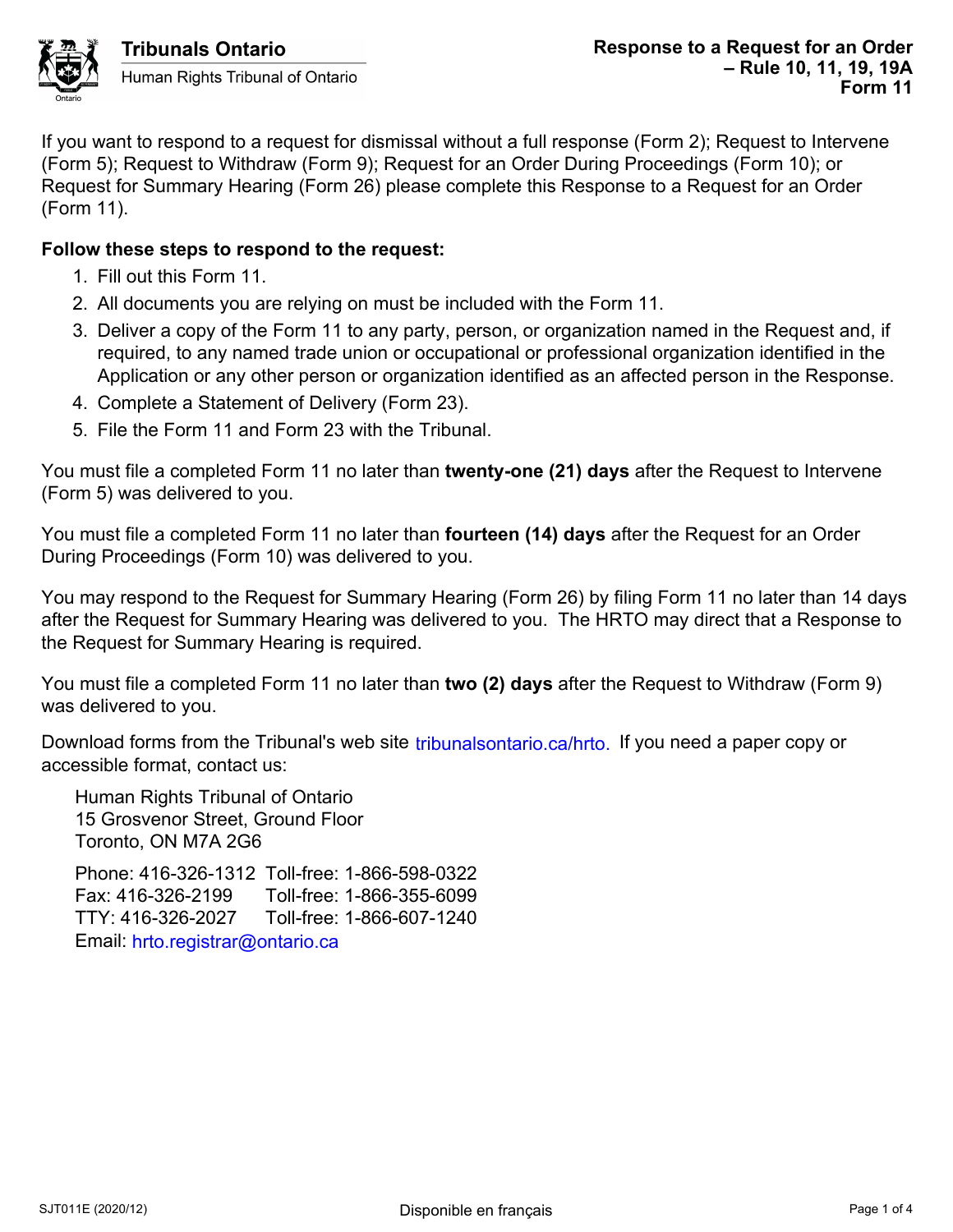

| <b>Application Information</b>                                                                                                                                     |                    |                   |                       |          |                                                                                          |       |                              |            |  |  |
|--------------------------------------------------------------------------------------------------------------------------------------------------------------------|--------------------|-------------------|-----------------------|----------|------------------------------------------------------------------------------------------|-------|------------------------------|------------|--|--|
| <b>Tribunal File Number:</b>                                                                                                                                       |                    |                   |                       |          |                                                                                          |       |                              |            |  |  |
| Name of Applicant:                                                                                                                                                 |                    |                   |                       |          |                                                                                          |       |                              |            |  |  |
| Name of Each Respondent:                                                                                                                                           |                    |                   |                       |          |                                                                                          |       |                              |            |  |  |
|                                                                                                                                                                    |                    |                   |                       |          |                                                                                          |       |                              |            |  |  |
| 1. Your contact information (person or organization responding to the Request)                                                                                     |                    |                   |                       |          |                                                                                          |       |                              |            |  |  |
| First (or Given) Name                                                                                                                                              |                    |                   | Last (or Family) Name |          |                                                                                          |       | Organization (if applicable) |            |  |  |
| <b>Street Number</b>                                                                                                                                               | <b>Street Name</b> |                   | Apt/Suite             |          |                                                                                          |       |                              |            |  |  |
| City/Town                                                                                                                                                          |                    |                   |                       | Province | <b>Postal Code</b>                                                                       | Email |                              |            |  |  |
| Daytime Phone                                                                                                                                                      |                    | <b>Cell Phone</b> |                       |          | Fax                                                                                      |       |                              | <b>TTY</b> |  |  |
| If you are filing this as the Representative (e.g. lawyer) of one of the parties please indicate:                                                                  |                    |                   |                       |          |                                                                                          |       |                              |            |  |  |
| Name of party you act for and are filing this on behalf of:                                                                                                        |                    |                   |                       |          |                                                                                          |       | LSUC No. (if applicable)     |            |  |  |
| What is the best way to send information to you?<br>Mail<br>Email<br>Fax<br>( )<br>(If you check email, you are consenting to the delivery of documents by email.) |                    |                   |                       |          |                                                                                          |       |                              |            |  |  |
| Check off whether you are (or are filing on behalf of) the:<br>Applicant<br>Respondent<br><b>Ontario Human Rights Commission</b><br>Other - describe:              |                    |                   |                       |          |                                                                                          |       |                              |            |  |  |
| 2. What are you responding to?                                                                                                                                     |                    |                   |                       |          |                                                                                          |       |                              |            |  |  |
|                                                                                                                                                                    |                    |                   |                       |          | Request for dismissal without full response, Form 2 (go to Question 3)                   |       |                              |            |  |  |
| Request to Intervene, Form 5 (go to Question 3)                                                                                                                    |                    |                   |                       |          |                                                                                          |       |                              |            |  |  |
| Request to Withdraw, Form 9 (go to Question 3)                                                                                                                     |                    |                   |                       |          |                                                                                          |       |                              |            |  |  |
| Request for Summary Hearing, Form 26 (go to Question 3)                                                                                                            |                    |                   |                       |          |                                                                                          |       |                              |            |  |  |
|                                                                                                                                                                    |                    |                   |                       |          | Request for an Order During a Proceeding, Form 10 (skip Question 3 and go to Question 4) |       |                              |            |  |  |
| 3. What is your position on the Order requested? (then go to Question 10)                                                                                          |                    |                   |                       |          |                                                                                          |       |                              |            |  |  |
|                                                                                                                                                                    |                    |                   |                       |          |                                                                                          |       |                              |            |  |  |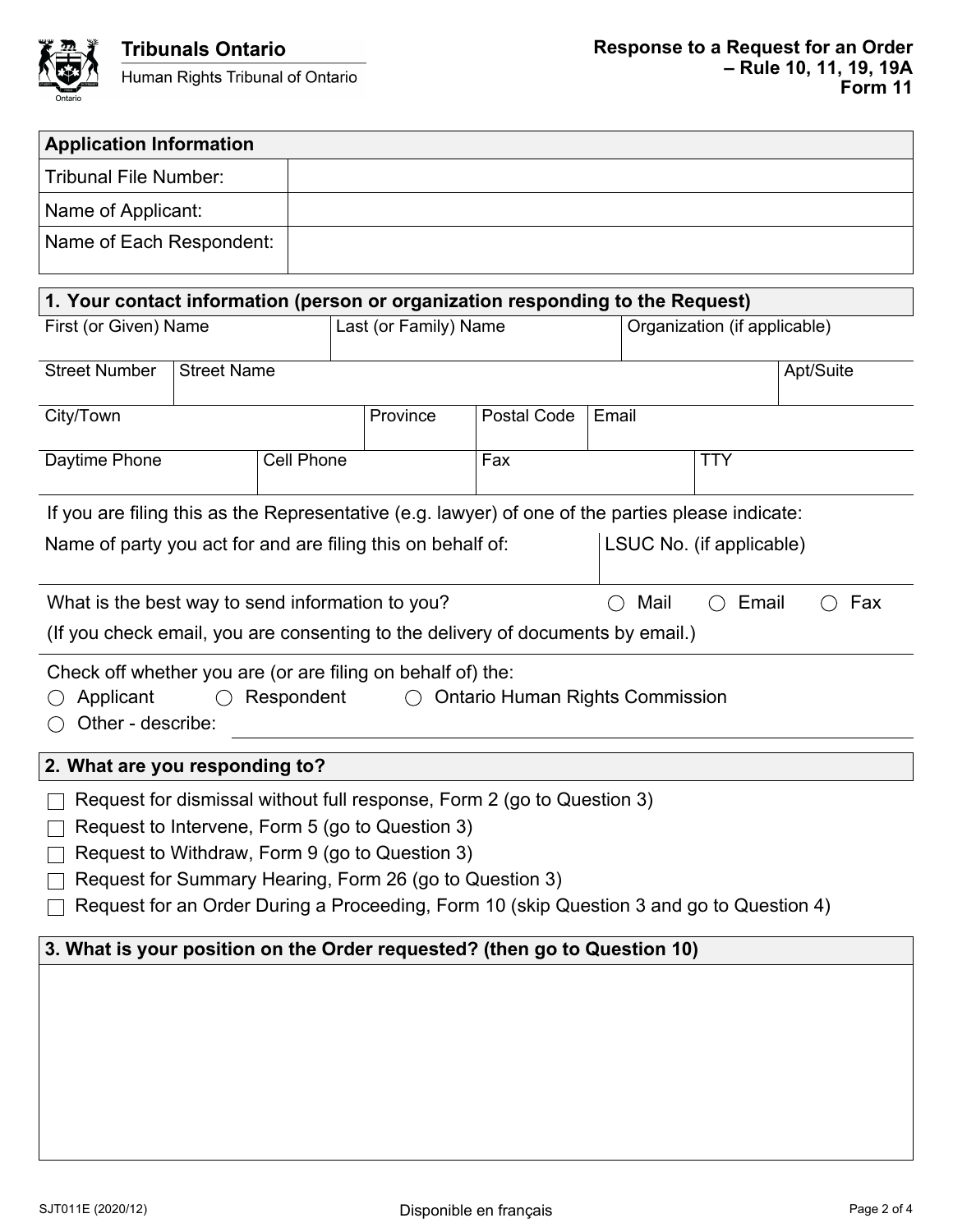

| 4. What are you Responding to? Please check the box that corresponds to what was requested.                                                                                                                 |                                                                                                                                                |  |  |  |  |  |  |  |  |
|-------------------------------------------------------------------------------------------------------------------------------------------------------------------------------------------------------------|------------------------------------------------------------------------------------------------------------------------------------------------|--|--|--|--|--|--|--|--|
| Request that applications be consolidated or<br>heard together<br>Request to add a party<br>Request to adjourn<br>Request to amend Application or Response<br>Request to defer<br>Request extension of time | Request to re-activate deferred Application<br><b>Request for particulars</b><br>Request for production of documents<br>Other, please explain: |  |  |  |  |  |  |  |  |
| 5. What is your position on the Order requested?                                                                                                                                                            |                                                                                                                                                |  |  |  |  |  |  |  |  |
|                                                                                                                                                                                                             |                                                                                                                                                |  |  |  |  |  |  |  |  |
| 6. What is your position on the manner in which the Request for Order should be dealt with?                                                                                                                 |                                                                                                                                                |  |  |  |  |  |  |  |  |
| 7. What are the reasons for your Response, including any facts relied on and representations in                                                                                                             |                                                                                                                                                |  |  |  |  |  |  |  |  |
| support of your Response?                                                                                                                                                                                   |                                                                                                                                                |  |  |  |  |  |  |  |  |
|                                                                                                                                                                                                             |                                                                                                                                                |  |  |  |  |  |  |  |  |
| 8. Indicate here whether you rely on any additional facts in your Response.                                                                                                                                 |                                                                                                                                                |  |  |  |  |  |  |  |  |
|                                                                                                                                                                                                             |                                                                                                                                                |  |  |  |  |  |  |  |  |
| 9. If you are relying on any documentary evidence in this Response please list below and attach.<br>You must include with this Response all the documents you are relying on.                               |                                                                                                                                                |  |  |  |  |  |  |  |  |
|                                                                                                                                                                                                             |                                                                                                                                                |  |  |  |  |  |  |  |  |